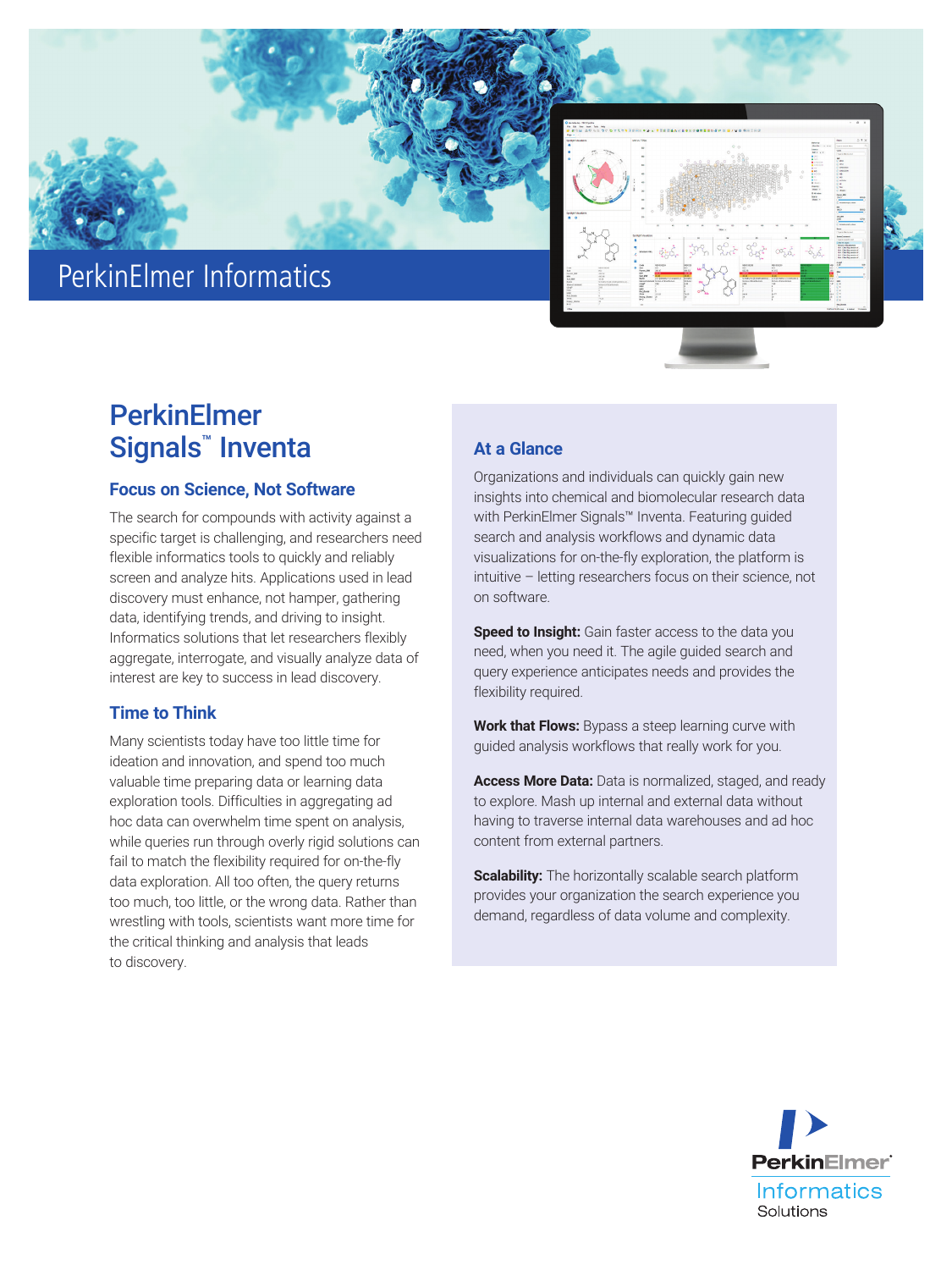### **Focus on Science**

PerkinElmer Signals Inventa lets researchers focus on science, not software. Powered by TIBCO Spotfire® analytics and visualization software, Signals Inventa frees researchers and scientists to explore the data they want, when they want, how they want. A guided search and analytics experience leads to faster insight and decision making. Instant feedback on the availability and quantity of data reduces the time spent running queries, while the guided analysis workflow leverages industry best practices for discovery and insight. The intuitiveness of Signals Inventa means more time for critical thinking.

- **Guided Search**  Get real-time feedback for immediate access to the right data. Signals Inventa provides a guided experience for search and query with the flexibility researchers need to include or exclude data on the fly. They can drill down to the data of interest — whether suddenly needing to monitor hERG or add a new toxicology model. Predicted and experimental data are combined with chemical structure queries for faster access to the right data.
- **Guided Workflow** Immediately analyze scientifically relevant data, using guided workflows, without needing skills to build dashboards. The visual analytics yield immediate insight into data patterns, trends, and signals that simply can't be achieved by looking at tabular views and spreadsheets. Signals Inventa flattens the learning curve with intuitive workflows that anticipate the researchers' needs and guides them to flexible means of incorporating myriad data types.
- **Data Staging** Don't choose between governed data or ad hoc; get both. Increasing externalization of research has forced organizations to incorporate ad hoc data from contract research organizations, other partners, and even internal secondary analysis with data from more governed, structured internal data stores. PerkinElmer Signals Inventa normalizes and stages the data, allowing for seamless blending of internal and external content, to facilitate the user query and analysis experience. Secondary analysis, created in situ within the application can also be persisted to facilitate future analysis.
- **Scientific Relevance** Access to data is not enough. To gain insight from the data requires scientifically relevant processes and workflows that include specific visualizations for chemical and biomolecular research. Signals Inventa expands understanding using a range of scientific analytical methods, including R-group decomposition, chemical clustering, matched molecular pair analysis, maximum chemical substructure, BLAST search, and sequence alignment.
- **Fully Scalable** To address even the most demanding environments, Signals Inventa is built from a horizontally scalable architecture that can match the search performance scientists demand.

| <b>Feature</b>                                                                     | For<br><b>Chemistry</b> | For<br><b>Biologics</b> |
|------------------------------------------------------------------------------------|-------------------------|-------------------------|
| Data publication                                                                   |                         |                         |
| Publish data from disparate data sources                                           | $\bullet$               |                         |
| Store assay and annotation data of all types                                       |                         |                         |
| Integrate structured and non-structured data                                       |                         |                         |
| Data discovery                                                                     |                         |                         |
| Dynamic feedback of the intersection between<br>candidate drugs and assay results. |                         |                         |
| Push-button data refresh.                                                          |                         |                         |
| Shared collaboration space.                                                        |                         |                         |
| Chemical SAR analysis                                                              |                         |                         |
| Point-and-click SAR table configuration                                            |                         |                         |
| Integrated ChemDraw small molecule display                                         |                         |                         |
| Dynamic charting and robust statistical analysis                                   |                         |                         |
| Chemical series analysis and comparison                                            |                         |                         |
| Chemical search results in seconds over<br>millions of compounds                   |                         |                         |
| <b>Biological SAR analysis</b>                                                     |                         |                         |
| BLAST search internal and external databases                                       |                         |                         |
| Display aligned and unaligned biological<br>sequences                              |                         |                         |
| Highlight sequence differences<br>vs. selected reference                           |                         |                         |
| Zoom from sequence annotations<br>to nucleotides / amino acids                     |                         |                         |
| Relate sequence differences with<br>ADMET / Efficacy results                       |                         |                         |